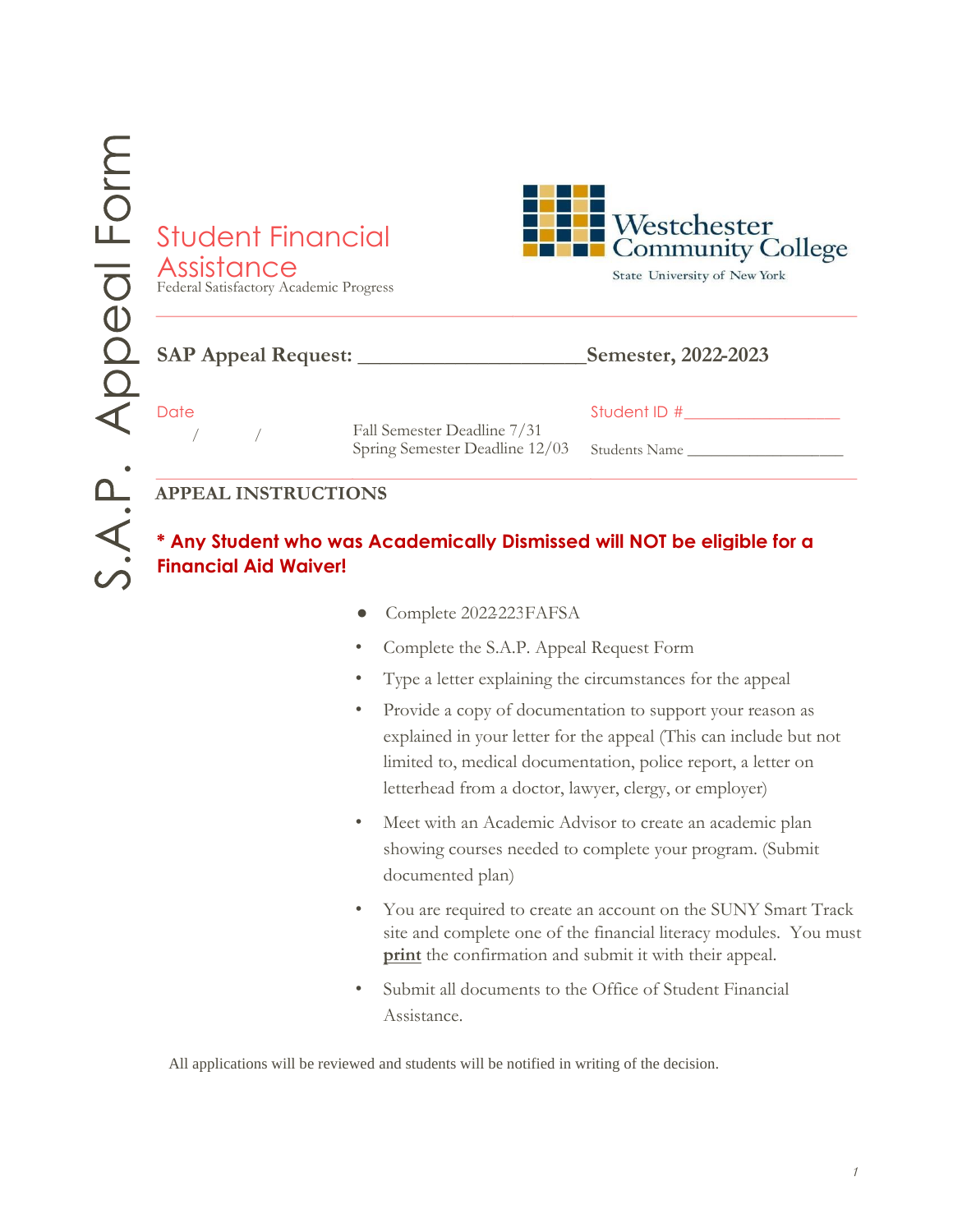*/ /*  (read and complete)

In accordance with Federal Financial Aid regulations, students receiving federal aid for their educational cost are required to maintain an acceptable cumulative GPA, while at the same time completing a specified percentage of the credits for which they register within a certain time frame. This is called *Student Academic Progress* or S.A.P. Appeals are a one-time option for unforeseen, extenuating circumstances and are not for ongoing medical issues.

- I understand that if I am academically dismissed, I will not be eligible for a Financial Aid S.A.P. appeal request.
- I understand that to receive Federal funds, I have to meet the S.A.P. requirements at Westchester Community College.
- I also understand that I may be eligible for only one appeal for federal aid.
- **I understand this appeal does not guarantee an approval**. *If after a review of my academic transcript, it is determined that I cannot make up my academic deficiencies within the semester that an appeal could be granted, my appeal will be denied and I will be responsible for the semester charges.*
- I understand that if an appeal is approved, I must adhere to my academic plan and earn a minimum semester GPA of 2.0 for the waiver term, in order to continue to receive financial aid in future semesters. If my plans change and I will not be attending WCC, it is my responsibility to officially withdraw from my courses to avoid tuition liability.

|                    |                             | State: $\frac{1}{\sqrt{1-\frac{1}{2}} \cdot \frac{1}{\sqrt{1-\frac{1}{2}} \cdot \frac{1}{2}}}}$ |
|--------------------|-----------------------------|-------------------------------------------------------------------------------------------------|
| $\overline{Zip: }$ |                             |                                                                                                 |
| Phone:             | <b>Additional Contact #</b> |                                                                                                 |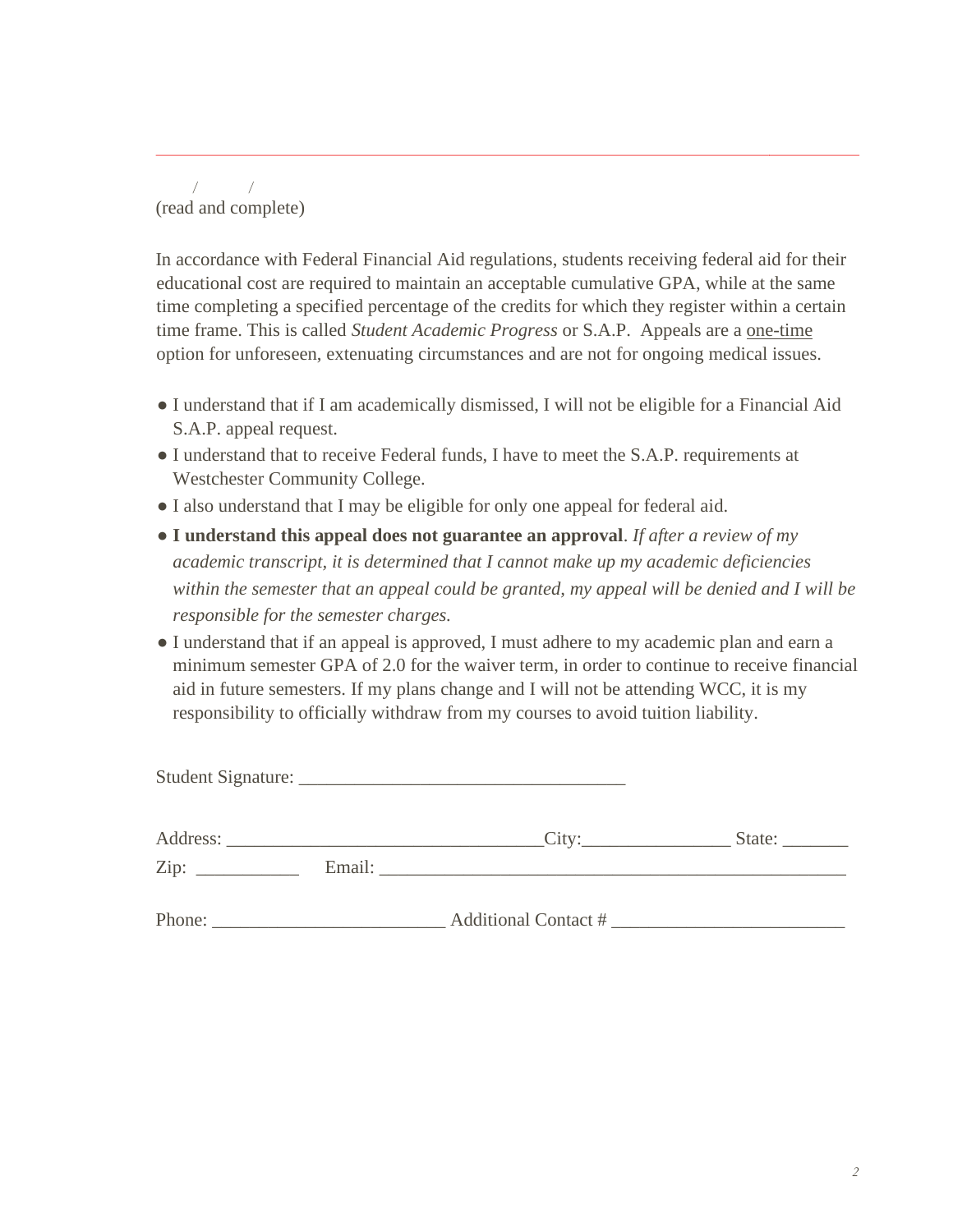| <b>FLE</b> Westchester<br><b>Example 2</b> Community College |
|--------------------------------------------------------------|
| State University of New York                                 |

 */ /* 

### **To be completed by Financial Aid Counselor**

|           | Serious medical issue of the student. (Medical Record/Doctor letter attached)                                  |  |
|-----------|----------------------------------------------------------------------------------------------------------------|--|
|           | The serious illness/death of an immediate family member (such as death certification/prayer<br>card attached). |  |
| $\{$ $\}$ | Serious or unusual personal circumstances (such as financial hardships, employment,                            |  |
|           | Document attached)                                                                                             |  |
| $\{\ \}$  | Student is able to meet the academic requirements within the semester the appeal is requested                  |  |
|           | Other(s)                                                                                                       |  |

**Student Name:**  $ID#$ :

## ( ) Student's minimum cumulative earned credits will be \_\_\_\_\_\_, repeating a passing grade will not be included

- ( ) Student's must earn additional \_\_\_\_\_\_ academic credits, repeating a passing grade will not be included
- ( ) Student's minimum current semester GPA will be\_\_\_\_\_\_\_\_\_\_\_\_\_\_
- ( ) Student's minimum cumulative GPA will be \_\_\_\_\_\_\_\_\_\_\_\_
- ( ) For 150% waiver, student's maximum attempted units will be extended to \_\_\_\_\_\_.
	- Or, student will be graduated in \_\_\_\_\_\_\_\_ semester, 20\_\_\_\_.

## **{ } This appeal has been denied for \_\_\_\_\_\_\_\_\_\_\_\_ semester, 20\_\_\_\_\_\_**

- { } Student is unable to meet the academic requirements within the semester the appeal is requested for.
- { } Student's circumstances are not considered extenuating.
- { } Student's documentation is not related to or does not support the circumstances indicated.
- { } Student has been granted prior appeal or this is a reoccurring circumstance.

\_\_\_\_\_\_\_\_\_\_\_\_\_\_\_\_\_\_\_\_\_\_\_\_\_\_\_\_\_\_\_\_\_\_\_\_\_\_\_\_\_\_\_\_\_\_\_\_\_\_\_\_\_\_\_\_\_\_\_\_\_\_\_\_\_\_\_\_\_\_\_\_\_\_\_\_\_\_\_\_\_\_\_\_\_\_\_\_

\_\_\_\_\_\_\_\_\_\_\_\_\_\_\_\_\_\_\_\_\_\_\_\_\_\_\_\_\_\_\_\_\_\_\_\_\_\_\_\_\_\_\_\_\_\_\_\_\_\_\_\_\_\_\_\_\_\_\_\_\_\_\_\_\_\_\_\_\_\_\_\_\_\_\_\_\_\_\_\_\_\_\_\_\_\_\_\_

#### Counselor's Comments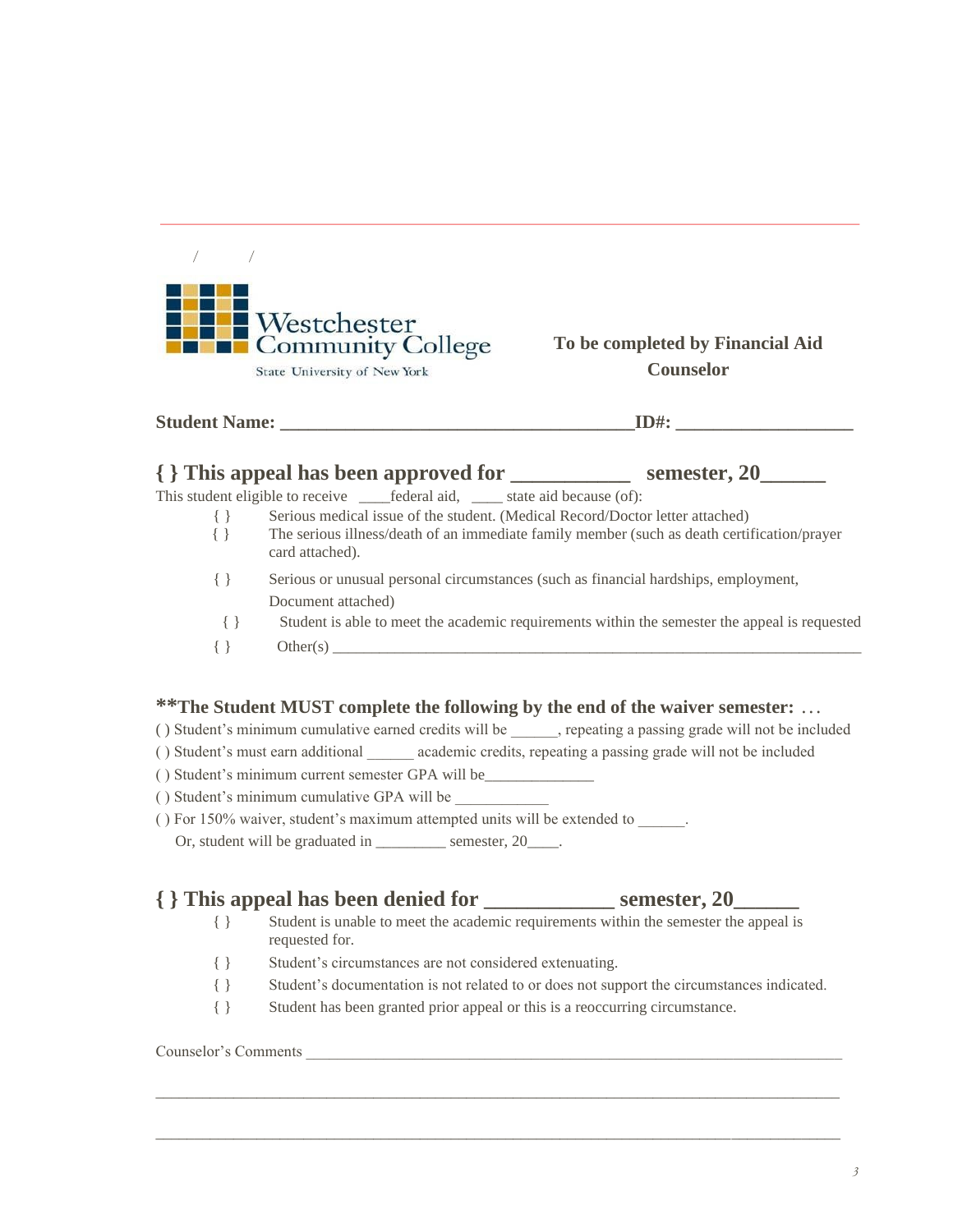*Signature of Financial Aid Counselor Date Contact Counselor – finaid@sunywcc.edu* 

\_\_\_\_\_\_\_\_\_\_\_\_\_\_\_\_\_\_\_\_\_\_\_\_\_\_\_\_\_\_\_\_\_\_\_\_\_\_\_\_\_\_\_\_\_\_\_\_\_\_\_\_\_\_\_\_\_\_\_\_\_\_\_\_\_\_\_\_\_\_\_\_\_\_\_\_\_\_\_\_\_\_\_\_\_\_\_\_

\_\_\_\_\_\_\_\_\_\_\_\_\_\_\_\_\_\_\_\_\_\_\_\_\_\_\_\_\_\_\_\_\_\_ \_\_\_\_\_\_\_\_\_\_\_\_\_\_\_\_\_\_\_\_\_\_\_\_\_\_\_\_\_\_

 */ /*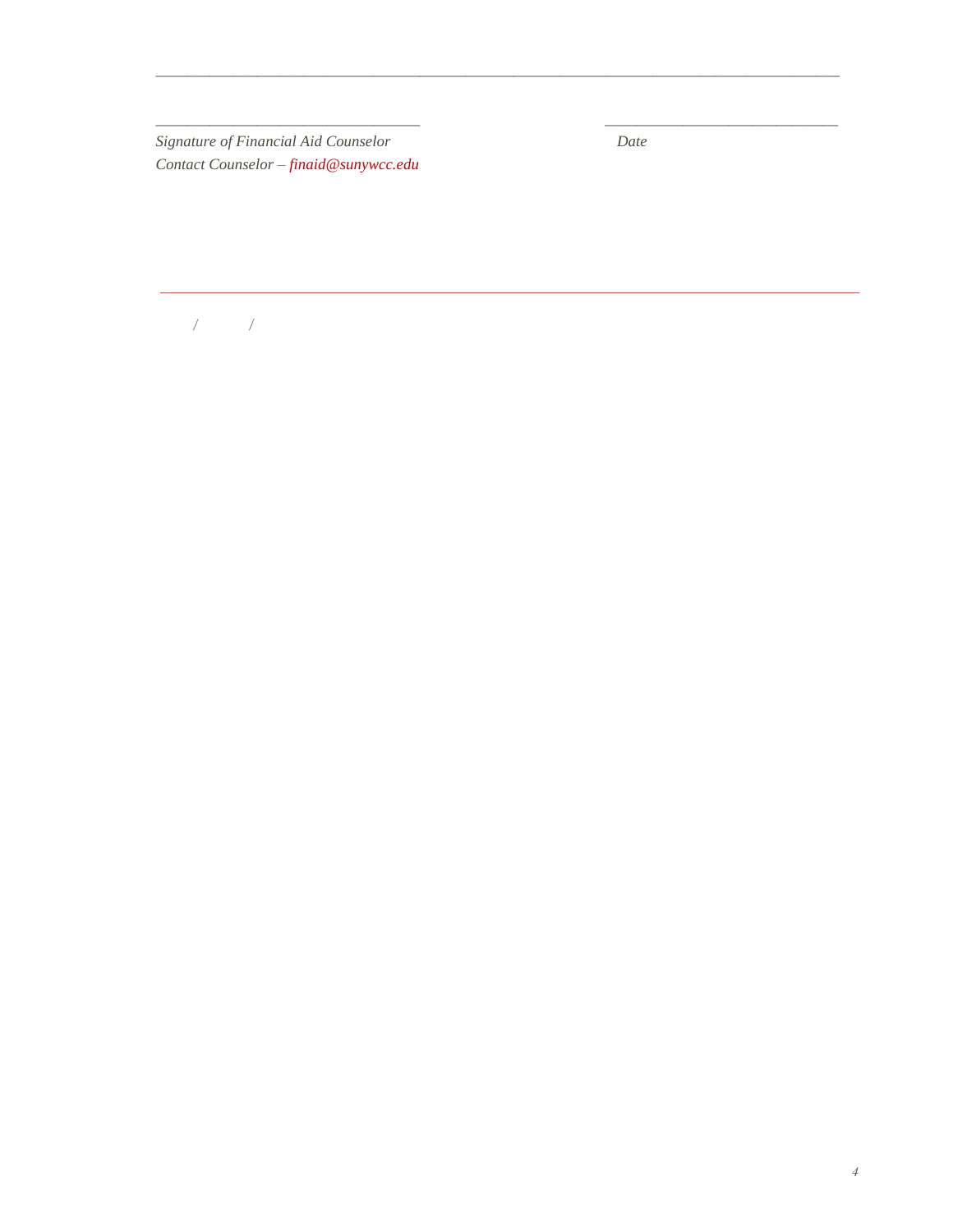

# **Financial Aid Waiver Completion Plan**

State University of New York

**Student Name:** 

**\_\_\_\_\_\_\_\_\_\_\_\_\_\_\_\_\_\_\_\_\_\_\_\_\_ Student ID#: \_\_\_\_\_\_\_\_\_\_\_\_\_\_\_\_\_** 

**Major: \_\_\_\_\_\_\_\_\_\_\_\_\_\_\_\_\_\_\_\_\_\_\_\_\_\_\_\_\_\_\_\_**

| Course | <b>Credits</b> | Course | <b>Credits</b> |
|--------|----------------|--------|----------------|
|        |                |        |                |
|        |                |        |                |
|        |                |        |                |
|        |                |        |                |
|        |                |        |                |

| Semester: |                |  | Semester: |  |                |
|-----------|----------------|--|-----------|--|----------------|
| Course    | <b>Credits</b> |  | Course    |  | <b>Credits</b> |
|           |                |  |           |  |                |
|           |                |  |           |  |                |
|           |                |  |           |  |                |
|           |                |  |           |  |                |
|           |                |  |           |  |                |
|           |                |  |           |  |                |

## **Semester: \_\_\_\_\_\_\_\_\_\_\_\_\_\_\_\_\_\_\_\_ Semester: \_\_\_\_\_\_\_\_\_\_\_\_\_\_\_\_\_\_\_\_**

| Course | <b>Credits</b> | Course | <b>Credits</b> |
|--------|----------------|--------|----------------|
|        |                |        |                |
|        |                |        |                |
|        |                |        |                |
|        |                |        |                |
|        |                |        |                |

| Course | <b>Credits</b> |
|--------|----------------|
|        |                |
|        |                |
|        |                |
|        |                |
|        |                |

**Semester: \_\_\_\_\_\_\_\_\_\_\_\_\_\_\_\_\_\_\_\_ Semester: \_\_\_\_\_\_\_\_\_\_\_\_\_\_\_\_\_\_\_\_**